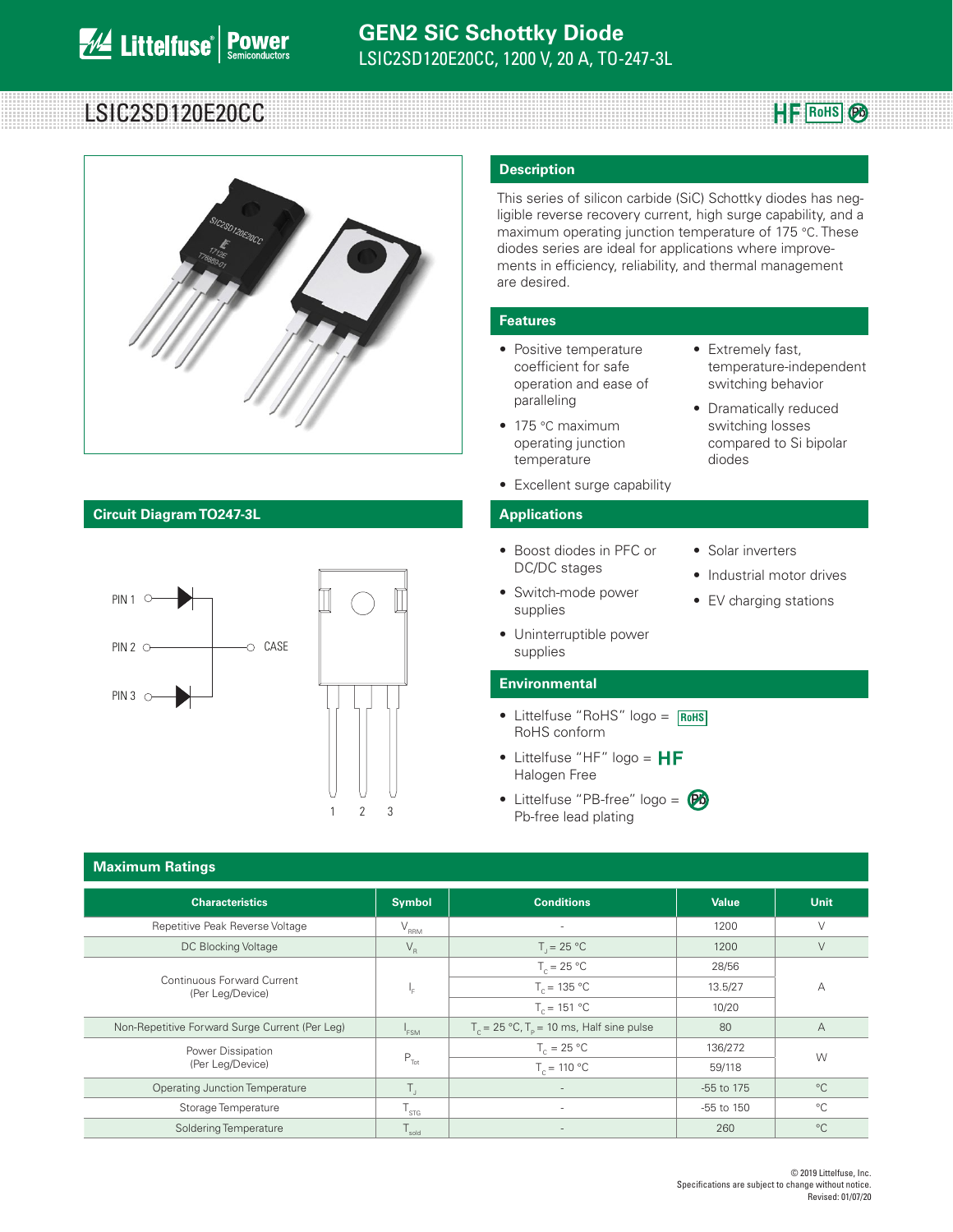## **Electrical Characteristics (Per Leg)**

| <b>Symbol</b><br><b>Characteristics</b> |              | <b>Conditions</b>                                        | Value                    |       |                          | <b>Unit</b> |
|-----------------------------------------|--------------|----------------------------------------------------------|--------------------------|-------|--------------------------|-------------|
|                                         |              |                                                          | Min.                     | Typ.  | Max.                     |             |
| Forward Voltage                         |              | $IF = 10 A, TT = 25 °C$                                  | $\sim$                   | 1.5   | 1.8                      | $\vee$      |
|                                         | $V_F$        | $I_F = 10 A, T = 175 °C$                                 |                          | 2.2   |                          |             |
| <b>Reverse Current</b>                  |              | $V_p = 1200 \text{ V}$ , T <sub>1</sub> = 25 °C          | $\sim$                   | $<$ 1 | 100                      |             |
|                                         | ١R           | $V_{\rm B} = 1200 \, \text{V}$ , T <sub>1</sub> = 175 °C | $\sim$                   | 10    |                          | μA          |
|                                         |              | $V_{\rm B} = 1$ V, f = 1 MHz                             | $\overline{\phantom{a}}$ | 582   | $\sim$                   |             |
| <b>Total Capacitance</b>                | $\mathsf{C}$ | $V_p = 400 V$ , f = 1 MHz                                | $\overline{\phantom{a}}$ | 53    |                          | pF          |
|                                         |              | $V_e = 800$ V, f = 1 MHz                                 | $\overline{\phantom{a}}$ | 40    | $\sim$                   |             |
| <b>Total Capacitive Charge</b>          | $Q_c$        | $V_R = 800 \text{ V}, Q_c = \int C(V) dV$<br>U           | ٠                        | 57    | $\overline{\phantom{a}}$ | nC          |

Footnote:  $T_1 = +25 °C$  unless otherwise specified

| <b>Thermal Characteristics</b>      |                        |                          |                          |              |        |      |
|-------------------------------------|------------------------|--------------------------|--------------------------|--------------|--------|------|
| <b>Characteristics</b>              | <b>Symbol</b>          | <b>Conditions</b>        |                          | <b>Value</b> |        | Unit |
|                                     |                        |                          | Min.                     | Typ.         | Max.   |      |
| Thermal Resistance (Per Device/Leg) | $R_{\Theta \text{JC}}$ | $\overline{\phantom{a}}$ | $\overline{\phantom{a}}$ | 1.10/0.55    | $\sim$ | °C/W |





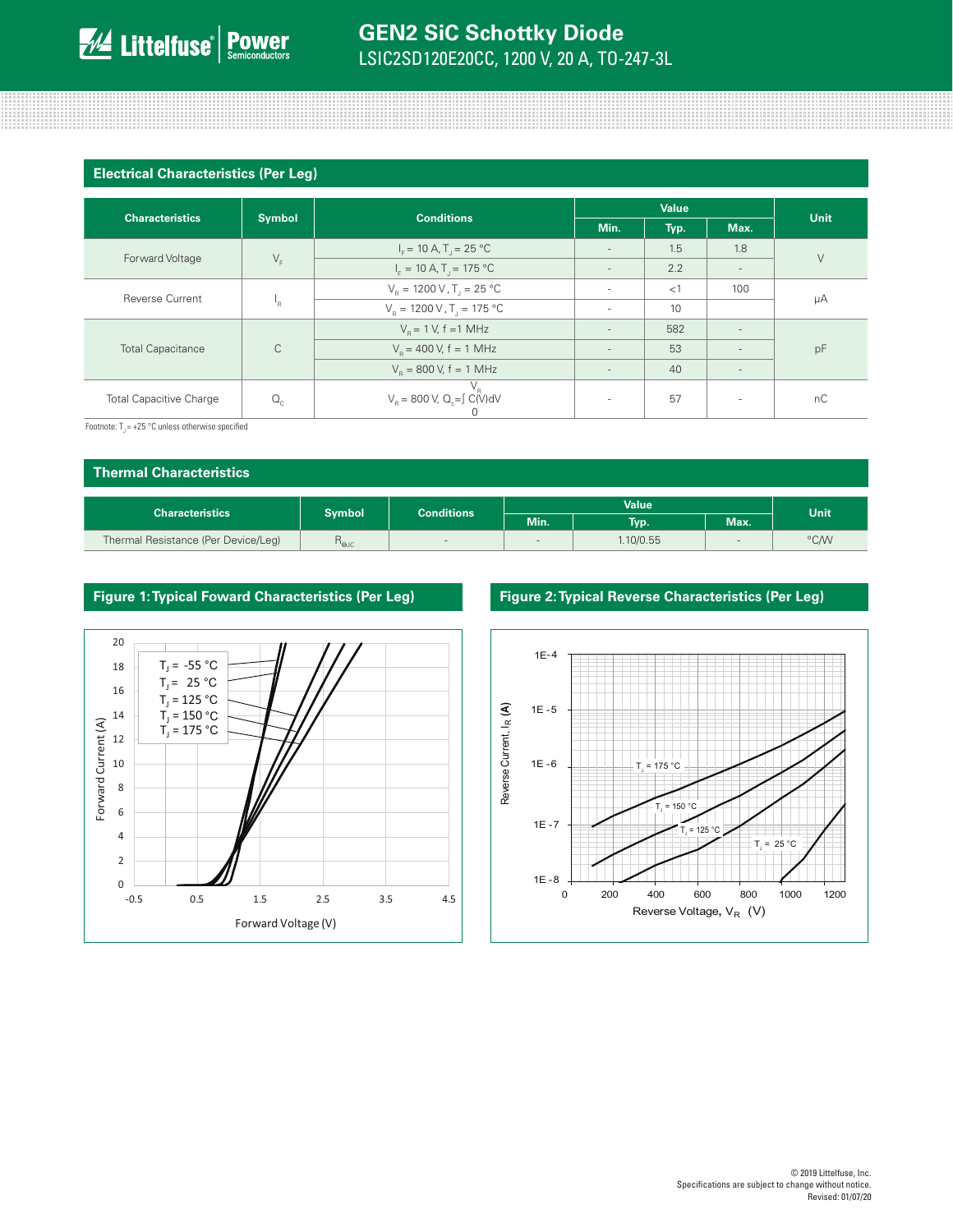







**Figure 5: Capacitance vs. Reverse Voltage (Per Leg) Figure 6: Capacitive Charge vs. Reverse Voltage (Per Leg)**



© 2019 Littelfuse, Inc.

Revised: 01/07/20

Specifications are subject to change without notice.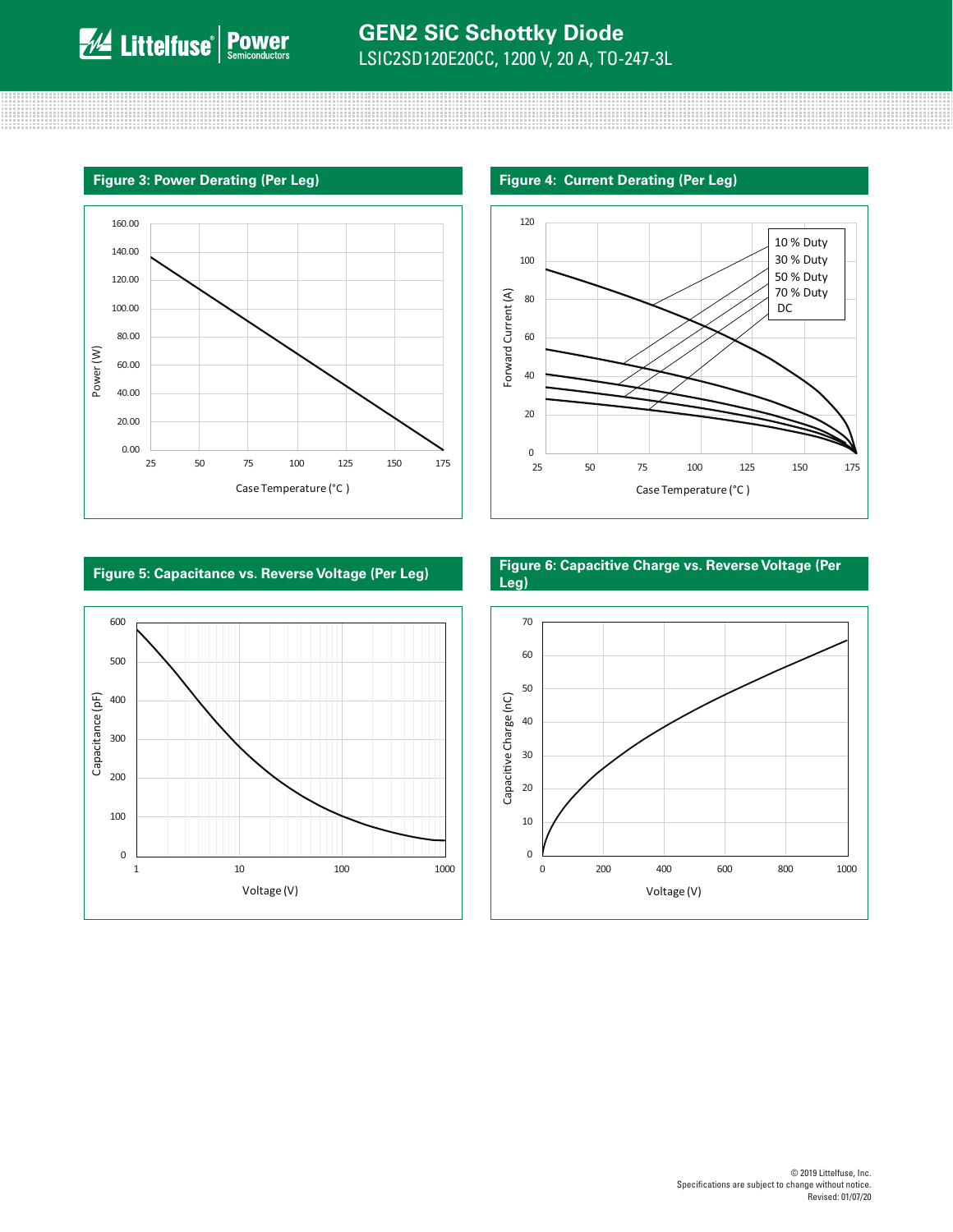



## **Package Dimensions TO-247-3L**







# **Notes:**<br>1. Dimensions are in millimeters

1. Dimensions are in millimeters<br>2. Dimension D, E do not include mold flash. Mold flash<br>shall not exceed 0.127 mm per side. These measured<br>at the outermost extreme of plastic body.<br>3.0P to have a maximum draft angle of 1

**D2**

<u>π</u> **ØP**

|                | <b>Millimeters</b> |               |               |  |  |  |
|----------------|--------------------|---------------|---------------|--|--|--|
| <b>Symbol</b>  | <b>Min</b>         | <b>Nom</b>    | <b>Max</b>    |  |  |  |
| А              | 4.80               | 5.03          | 5.20          |  |  |  |
| A <sub>1</sub> | 2.25               | 2.38          | 2.54          |  |  |  |
| A2             | 1.85               | 1.98          | 2.11          |  |  |  |
| $\mathbf b$    | 0.99               |               | 1.40          |  |  |  |
| b2             | 1.65               |               | 2.39          |  |  |  |
| b4             | 2.59               |               | 3.43          |  |  |  |
| c              | 0.38               | 0.64          | 0.89          |  |  |  |
| D              | 20.80              | 20.96         | 21.34         |  |  |  |
| D <sub>1</sub> | 13.50              | $\frac{1}{2}$ | $\frac{1}{2}$ |  |  |  |
| D <sub>2</sub> | 0.51               | 1.19          | 1.35          |  |  |  |
| е              |                    | 5.44 BSC      |               |  |  |  |
| E              | 15.75              | 15.90         | 16.13         |  |  |  |
| E1             | 13.06              | 14.02         | 14.15         |  |  |  |
| E <sub>2</sub> | 4.19               | 4.32          | 4.83          |  |  |  |
| L              | 19.81              | 20.19         | 20.57         |  |  |  |
| L1             | 3.81               | 4.19          | 4.45          |  |  |  |
| øP             | 3.55               | 3.61          | 3.66          |  |  |  |
| øP1            | 7.06               | 7.19          | 7.32          |  |  |  |
| $\Omega$       | 5.49               | 5.61          | 6.20          |  |  |  |
| S              | 6.05               | 6.17          | 6.30          |  |  |  |